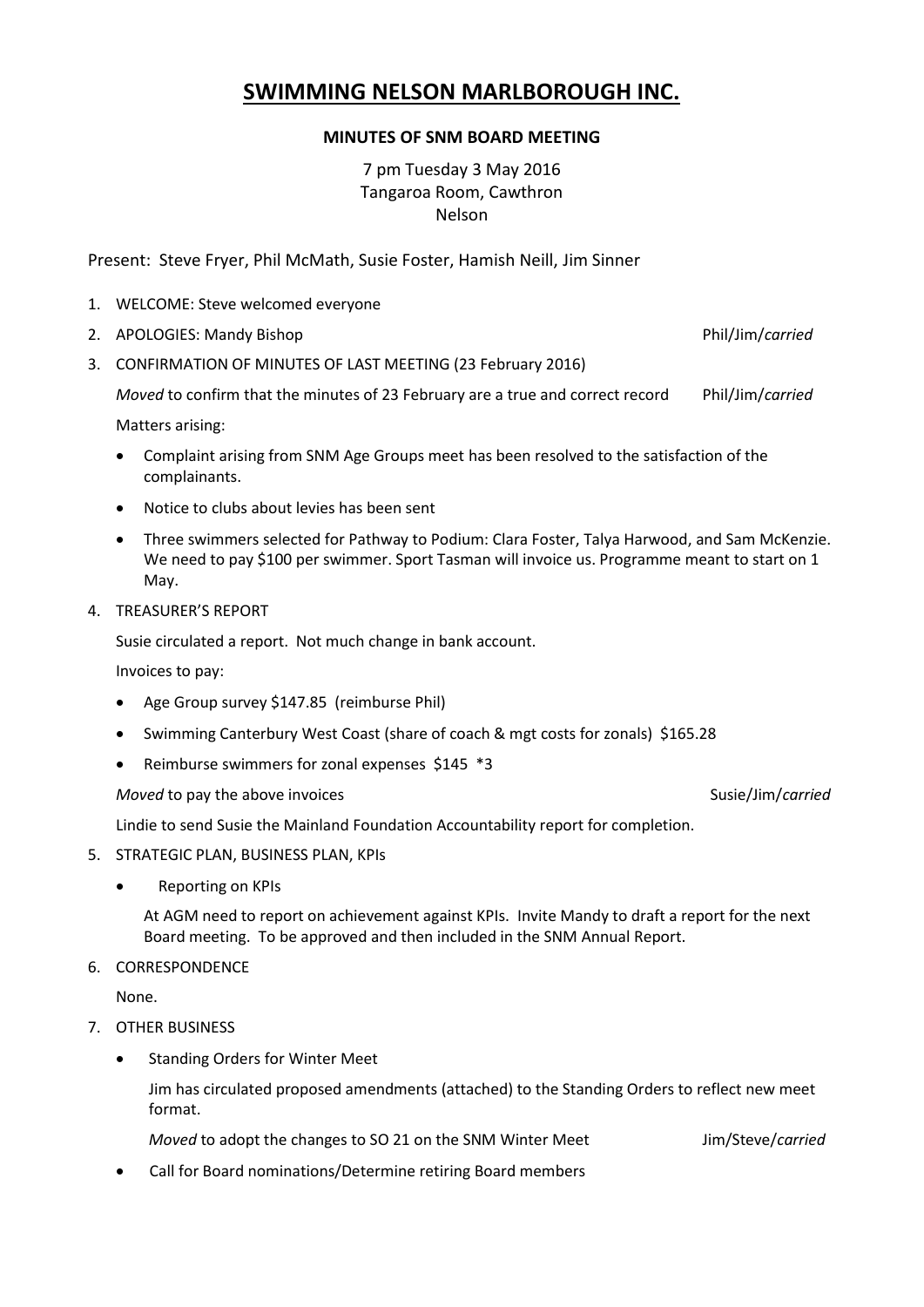All current Board members were elected last year and deemed to be on their second term. Two people need to stand down each year. Individuals may stand for re-election for up to 3 consecutive terms.

Jim and Hamish willing to stand down and offer themselves for re-election. Phil is intending to stand down from Mgt Committee, but willing to stay on the Board. Steve is willing to stand for one more year on the Board, and to assume the chair of the Mgt Committee for 1 year. The Board noted that Stephen's independence is a real asset to the swimming community.

AGM: Location, date and time

AGM to be held on Sunday 31 July at Richmond Town Hall or Aloha Lodge, 11 am. Stephen to investigate option of Aloha Lodge and advise Lindie.

Hand out badge and bars and announce Belsham Trophy at Winter Meet.

Lindie to notify clubs about AGM and call for nominations at least 30 days prior to AGM (do after 28 June Board meeting).

Set subs and fees for 2016-17

SNZ has notified us of their schedule for reviewing fees: club fees, members fees, event fees.

*Moved* that, as proposed by Mgt Committee, the SNM Board

- 1. pass on the Awards Levy of 5.50 per competitive swimmer
- 2. add the \$5 equipment levy per club & competitive swimmer
- 3. otherwise leave the SNM portion of the fee at \$35.

### Jim/Hamish/*carried*

Announce swimmers fees at AGM. Discussed whether we should pay the \$1 for the NZ Swimmers Trust on behalf of swimmers but need to await the outcome of the Bay pf Plenty objection.

Club fee: Leave regional portion of club fee unchanged: SNZ fee for clubs will increase \$25.

*Moved* to leave SNM portion of the club fee charged by SNZ unchanged

Phil/Hamish/*carried*

SNZ proposals for national competition structure 2017

SNZ has proposed 4 zonal junior meets and zonal Div 2 meets. Stephen and Hamish have discussed a more formal approach to making decisions about zonal meets. Steve will talk to Wayne Rollinson of Canterbury West Coast and consider approaching other SI regions. Jim to send email to Amanda advising the Stephen will talk to Wayne and be in touch with other regions to get a coordinated response to SNZ question about preferred venue for Makos zonal juniors meet.

National Age Groups: Members expressed disagreement with proposal to differentiate age groups by gender. Girls still at school should be able to swim at NAGs. Consider a remit. Likely to get support from BOP, HBPB, Otago. Hamish to circulate letter sent to SNZ the last time they made a similar proposal.

Feedback survey: Hamish to complete in personal capacity and then circulate questions to Mgt Committee so we can consider our response as a region.

NEXT BOARD MEETING – 28 June 2016 ( $4<sup>th</sup>$  Tues of every other month) apology from Susie

Meeting closed at 8:30 pm